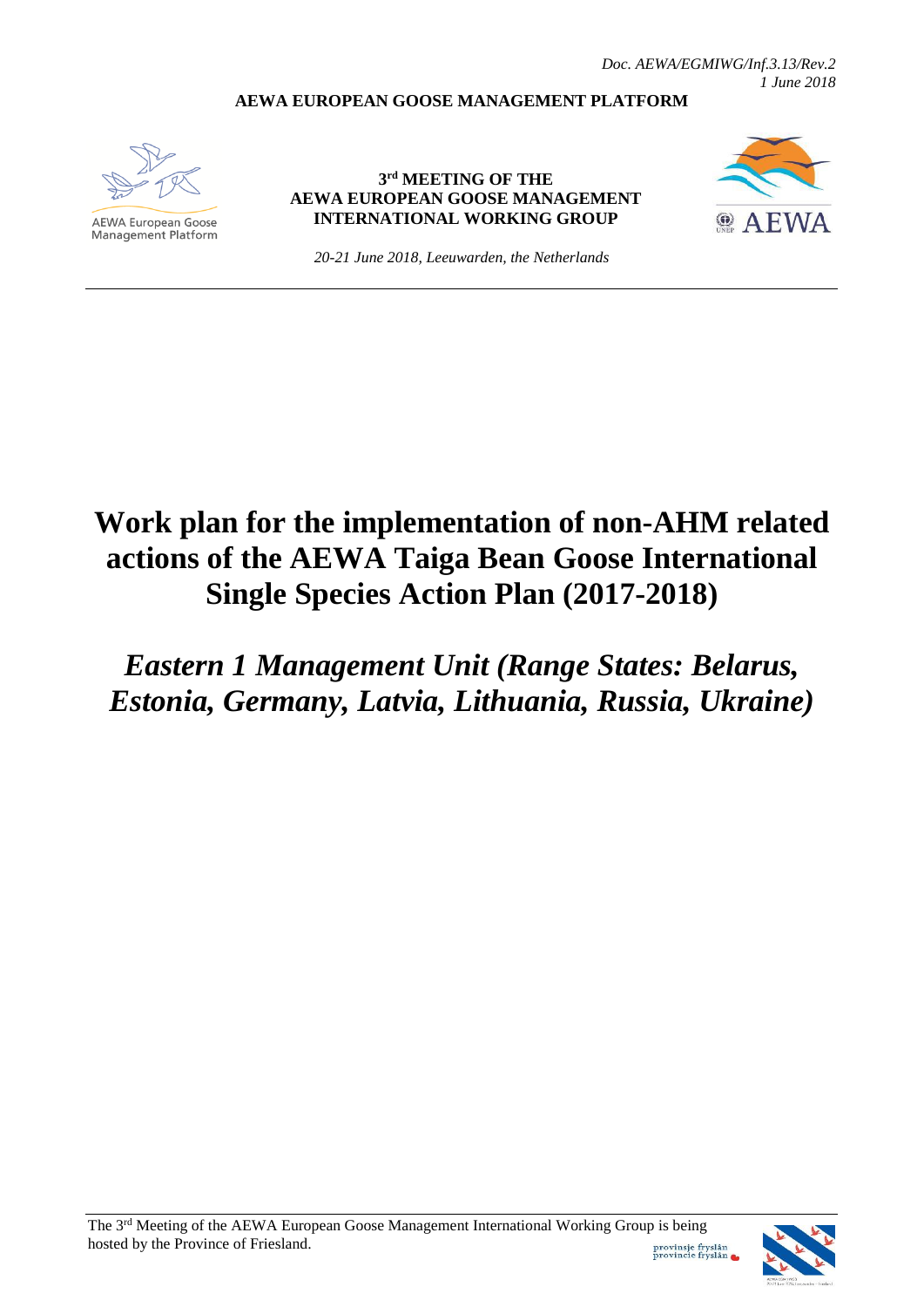## **Work plan for the implementation of non-AHM related actions of the AEWA Taiga Bean Goose International Single Species Action Plan (2017-2018) – Eastern 1 Management Unit (Range States: Belarus, Estonia, Germany, Latvia, Lithuania, Russia, Ukraine)**

| <b>ISSAP</b> actions                                                                                                                                                                                                                                 | <b>Detailed activities</b>                                                                                                                                                                                                         |                                                                                                                                                                                                                                                                           | <b>Lead</b>                                                                   | Time-frame             | <b>Budget</b>   | <b>Comments</b>                                                                                                                                                                                                                                            |  |
|------------------------------------------------------------------------------------------------------------------------------------------------------------------------------------------------------------------------------------------------------|------------------------------------------------------------------------------------------------------------------------------------------------------------------------------------------------------------------------------------|---------------------------------------------------------------------------------------------------------------------------------------------------------------------------------------------------------------------------------------------------------------------------|-------------------------------------------------------------------------------|------------------------|-----------------|------------------------------------------------------------------------------------------------------------------------------------------------------------------------------------------------------------------------------------------------------------|--|
| Result 1.1. Legal harvest does not jeopardise an increase of adult survival rates                                                                                                                                                                    |                                                                                                                                                                                                                                    |                                                                                                                                                                                                                                                                           |                                                                               |                        |                 |                                                                                                                                                                                                                                                            |  |
| 1.1.1. Develop and<br>implement international<br>adaptive harvest<br>management framework.<br>Obey the principles of<br>sustainable harvest<br>management and decision-<br>making framework for<br>harvest management as<br>described in the revised | 1.1.1.1 Prepare and adopt legislative proposals for the closure<br>of hunting of Taiga Bean Geese (including the use of flexible<br>Geese to pass before goose hunting is opened<br>Range States: ALL<br>1.1.1.2 Improve knowledge | hunting seasons in Belarus and Russia) to allow for Taiga Bean<br>a) Ensure national monitoring                                                                                                                                                                           | Responsible<br>government<br>authorities<br>Responsible                       | 2017-2018<br>2017-2018 | none<br>unknown | Discussions amongst<br>responsible national<br>authorities and national<br>experts regarding the<br>closure of hunting should<br>commence as soon as<br>possible, even if it may not<br>possible to close hunting<br>immediately<br>Increased knowledge on |  |
| <b>AEWA</b> Guidelines for<br>sustainable harvest of<br>migratory waterbirds<br>adopted by MOP6. Obtain<br>accurate estimates of (sub)<br>population size, and robust<br>demographic and harvest<br>data.                                            | on the occurrence of Taiga<br>Bean Geese in all Eastern<br>Management Unit Range<br><b>States</b>                                                                                                                                  | of Taiga Bean Geese at all<br>known key sites (including<br>providing identification<br>training $&$ equipment to<br>people carrying out the<br>monitoring where possible)<br>Range States: ALL                                                                           | government<br>authorities<br>(Ministries of<br>the<br>Environment<br>$etc.$ ) |                        |                 | the occurrence,<br>distribution, migratory<br>patterns etc. of Taiga Bean<br>Geese is an essential step<br>in order to be able to<br>propose appropriate<br>changes to the hunting<br>legislations in each Range<br>State.                                 |  |
|                                                                                                                                                                                                                                                      |                                                                                                                                                                                                                                    | b) Carry out satellite/GPS-<br>tagging of Taiga Bean Geese<br>in the wintering/staging areas<br>to further identify and map<br>potential key sites as well as<br>migratory patterns (potentially<br>tag birds in Eastern Germany,<br>Lithuania, Belarus or in<br>Ukraine) | <b>TBG Task</b><br>Force (to be<br>established)                               | 2017-2018              | unknown         | In this context, it will be<br>useful to develop a joint<br>project for the Eastern<br>Management Unit with the<br>aim of implementing the<br>activities identified under<br>this action (for example<br>EU LIFE)                                          |  |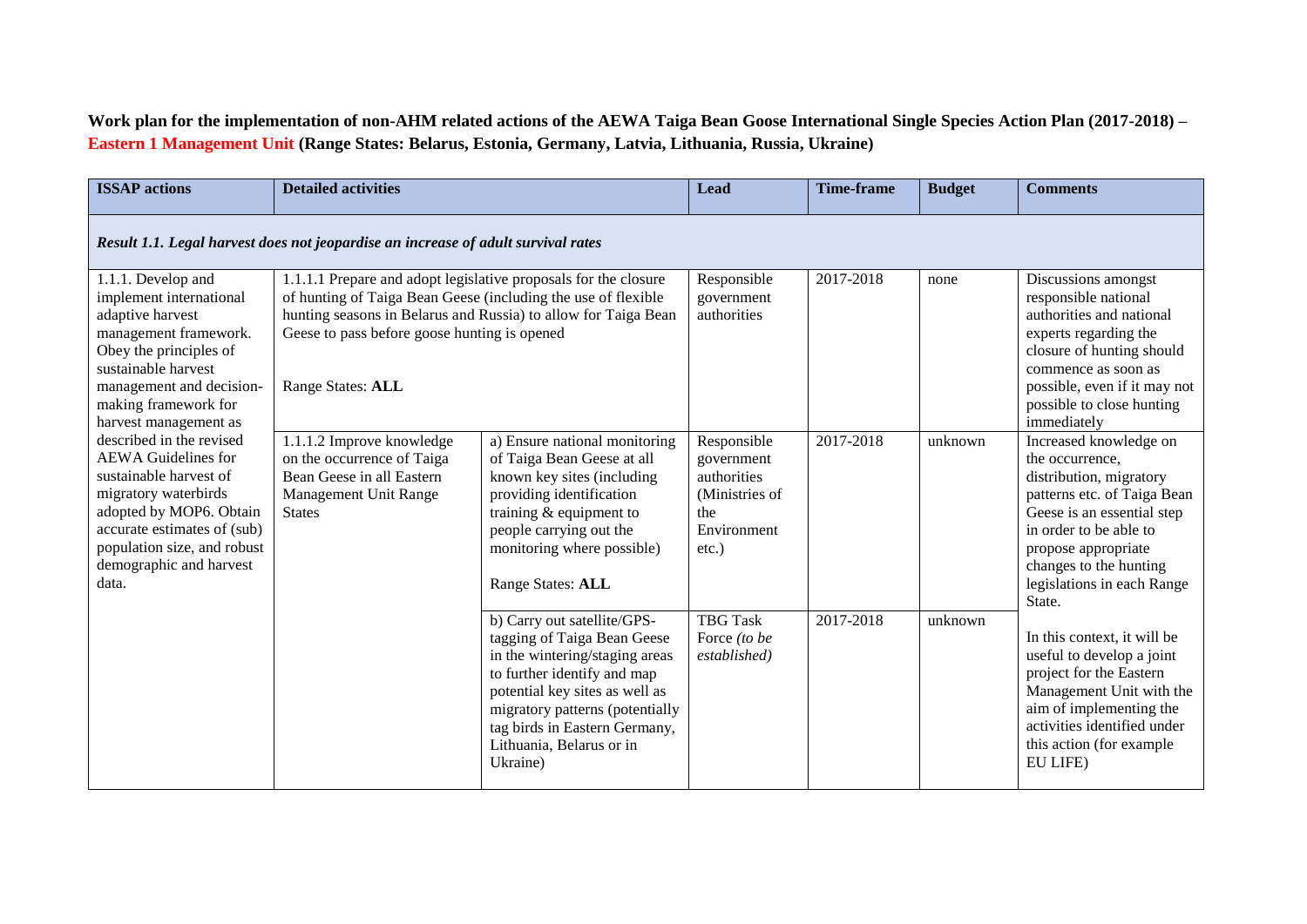| <b>ISSAP</b> actions                                                                                               | <b>Detailed activities</b>                                                                                                                                                                                                                                                                                                                    |                                                                                | <b>Lead</b>                                                                                               | <b>Time-frame</b> | <b>Budget</b> | <b>Comments</b>                       |
|--------------------------------------------------------------------------------------------------------------------|-----------------------------------------------------------------------------------------------------------------------------------------------------------------------------------------------------------------------------------------------------------------------------------------------------------------------------------------------|--------------------------------------------------------------------------------|-----------------------------------------------------------------------------------------------------------|-------------------|---------------|---------------------------------------|
|                                                                                                                    |                                                                                                                                                                                                                                                                                                                                               | Range States: best location<br>for implementation to be<br>decided             |                                                                                                           |                   |               |                                       |
|                                                                                                                    |                                                                                                                                                                                                                                                                                                                                               | c) Increase efforts to engage<br>Poland and Russia (especially<br>Kaliningrad) | Lithuania<br>Finland?<br>Norway?                                                                          | 2017              | none          |                                       |
| Result 1.2. Illegal harvest is reduced to non-significant levels                                                   |                                                                                                                                                                                                                                                                                                                                               |                                                                                |                                                                                                           |                   |               |                                       |
| 1.2.2. Raise identification<br>skills and awareness of the<br>status of different goose<br>species amongst hunters | 1.2.2.1 Prepare and implement an awareness-raising campaign<br>for hunters to complement suggested legislation changes,<br>including guidance on the identification of grey geese.<br>Range States: Belarus, Ukraine<br>1.2.2.2 Produce and disseminate special publication on the<br>occurrence of Taiga Bean Geese<br>Range States: Ukraine |                                                                                | <b>National NGOs</b><br>and research<br>institutes in<br>cooperation<br>with the TBG<br><b>Task Force</b> | 2018              | unknown       |                                       |
|                                                                                                                    |                                                                                                                                                                                                                                                                                                                                               |                                                                                | National NGOs<br>and research<br>institutes                                                               | 2017              | unknown       | Collation of available<br>information |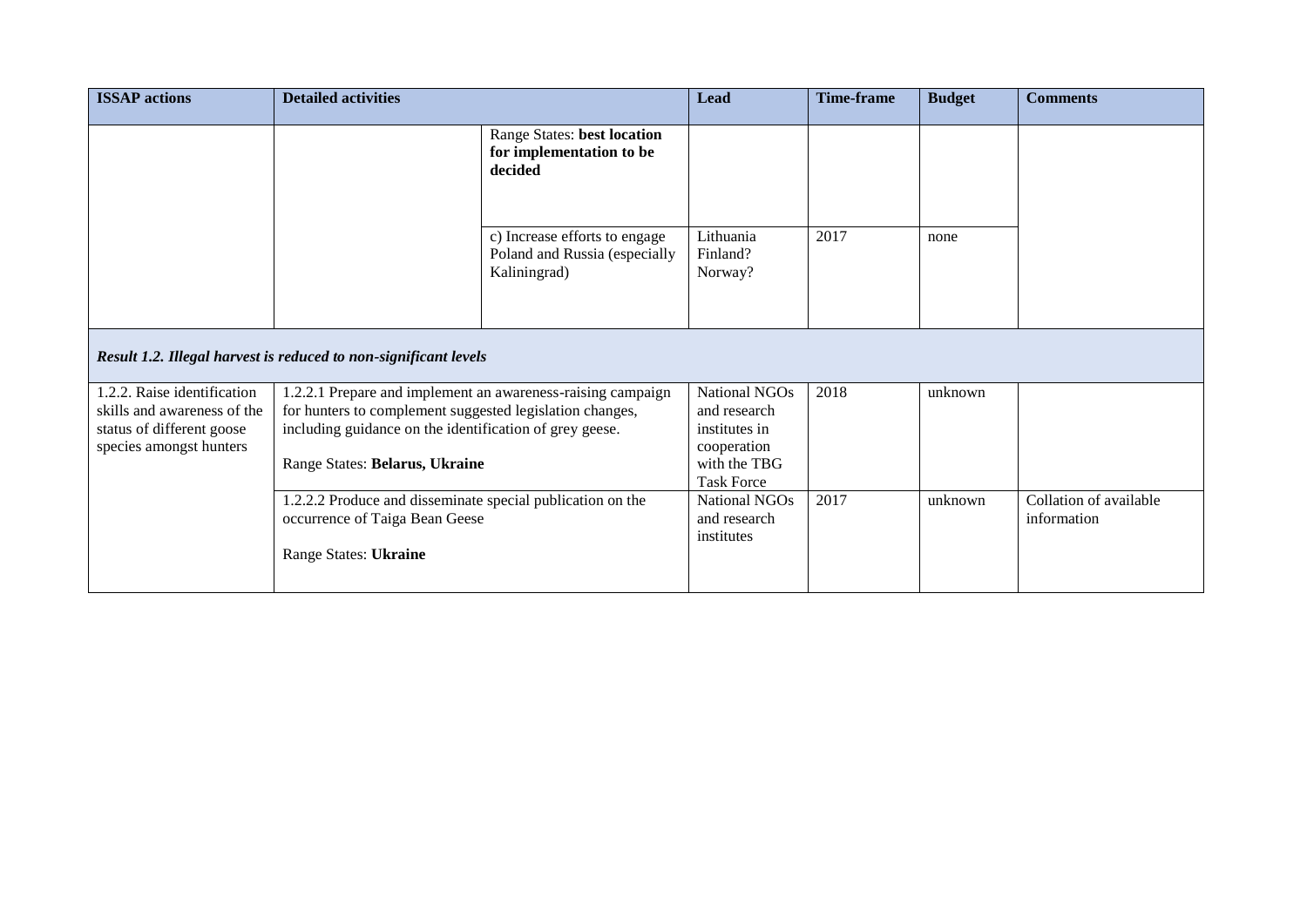**Work plan for the implementation of non-AHM related actions of the AEWA Taiga Bean Goose International Single Species Action Plan (2017-2018) – Western and Central Management Units (Range States: Denmark, Finland, Norway, Russia, Sweden, UK)**

| <b>ISSAP</b> actions                                                                                                             | <b>Detailed activities</b>                                                                                                                                                             | Lead                                                         | <b>Time-frame</b> | <b>Budget</b>                                                    | <b>Comments</b> |  |  |
|----------------------------------------------------------------------------------------------------------------------------------|----------------------------------------------------------------------------------------------------------------------------------------------------------------------------------------|--------------------------------------------------------------|-------------------|------------------------------------------------------------------|-----------------|--|--|
| Result 1.2. Illegal harvest is reduced to non-significant levels                                                                 |                                                                                                                                                                                        |                                                              |                   |                                                                  |                 |  |  |
| Action 1.2.2. Raise<br>identification skills and<br>awareness of the status of<br>different goose species<br>amongst hunters     | 1.2.2.1 Investigate TBG shooting NE<br>Jutland & Zealand<br><b>Range States: Denmark</b>                                                                                               | <b>SVANA</b>                                                 | 2017              | None                                                             |                 |  |  |
| Result 1.3. Impact of huntable native predators in breeding and moulting areas is reduced                                        |                                                                                                                                                                                        |                                                              |                   |                                                                  |                 |  |  |
| Action 1.3.1. Maintain and<br>strengthen predator control<br>measures in breeding and<br>moulting areas                          | 1.3.1.1 Undertake annual campaign<br>amongst hunters in the breeding areas to<br>strengthen fox management<br><b>Range States: Finland</b>                                             | Finnish Wildlife Agency<br>+ hunting association             | $2017 + 2018$     | none                                                             |                 |  |  |
|                                                                                                                                  | 1.3.1.2 Communicate to the Forestry &<br>Parks Service the importance of continuing<br>and strengthening fox management in the<br>northernmost Finland<br><b>Range States: Finland</b> | Finnish Wildlife Agency                                      | 2017              | none                                                             |                 |  |  |
| Result 1.4. Impact of alien predators in breeding and moulting areas is reduced                                                  |                                                                                                                                                                                        |                                                              |                   |                                                                  |                 |  |  |
| Action 1.4.1. Maintain and<br>strengthen alien predator<br>control and eradication<br>measures in breeding and<br>moulting areas | 1.4.1.1 Carry on the eradication of raccoon<br>dog in Lapland & Sweden<br>Range States: Finland, Sweden                                                                                | Finnish Wildlife Agency /<br>Swedish Hunters'<br>Association | Ongoing           | FI: Secured<br>$(150,000$ EUR)<br>SE: secured<br>$(800,000$ EUR) |                 |  |  |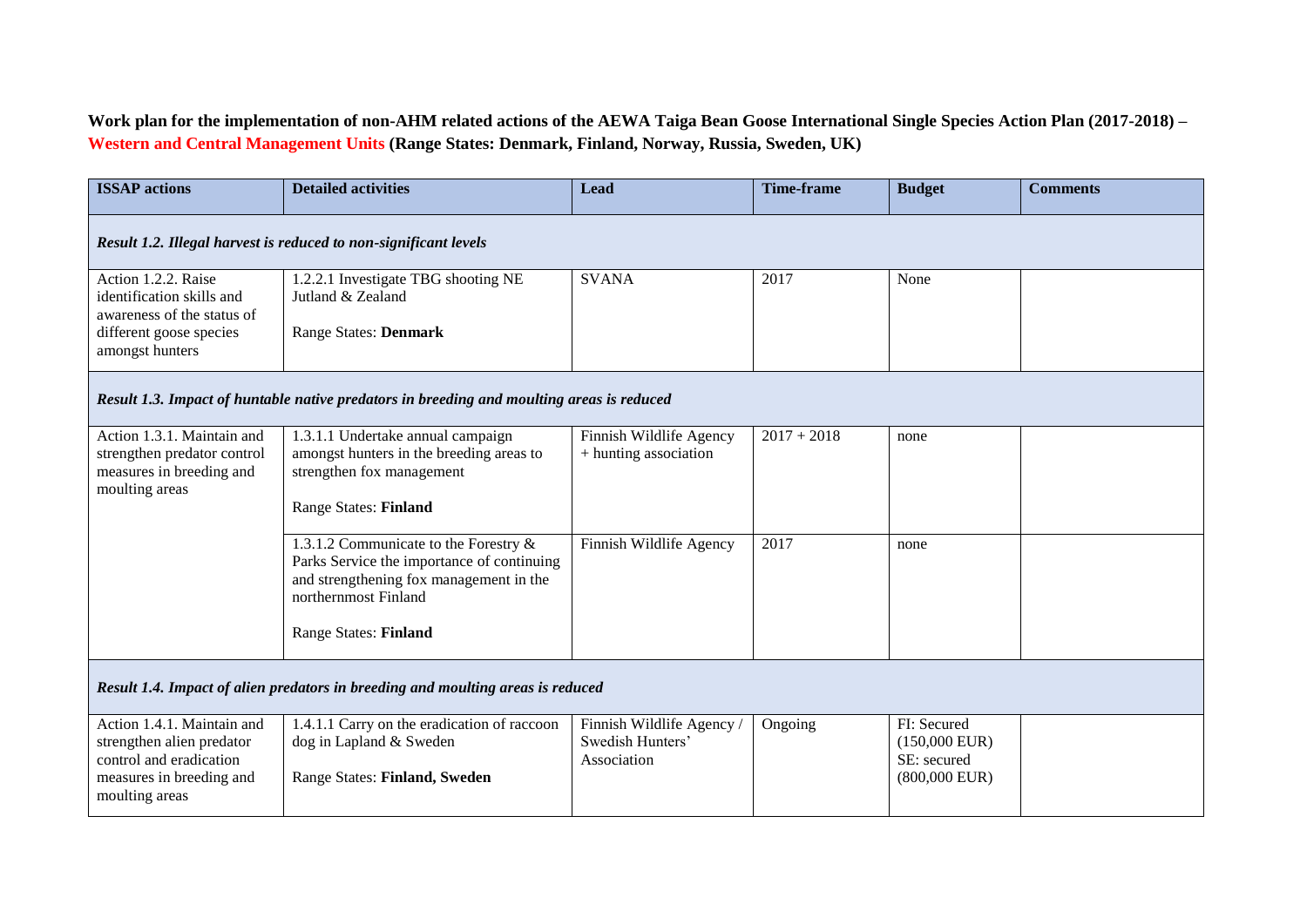| <b>ISSAP</b> actions                                                                                                                                                   | <b>Detailed activities</b>                                                                                                                                                                                                                                                                                                                                                                                   | <b>Lead</b>                            | <b>Time-frame</b> | <b>Budget</b> | <b>Comments</b> |  |  |  |
|------------------------------------------------------------------------------------------------------------------------------------------------------------------------|--------------------------------------------------------------------------------------------------------------------------------------------------------------------------------------------------------------------------------------------------------------------------------------------------------------------------------------------------------------------------------------------------------------|----------------------------------------|-------------------|---------------|-----------------|--|--|--|
| Result 2.2. Interspecific competition in spring staging areas is reduced                                                                                               |                                                                                                                                                                                                                                                                                                                                                                                                              |                                        |                   |               |                 |  |  |  |
| Action 2.2.1. Maintain the<br>unharvested-fields-for-birds<br>programme (within the<br>Common Agricultural<br>Policy (CAP) of the<br>European Union, if<br>applicable) | 2.2.1.1 Continue implementing the fields<br>for geese programme<br><b>Range States: Sweden</b>                                                                                                                                                                                                                                                                                                               | County Administrative<br><b>Boards</b> | Ongoing           | secured       |                 |  |  |  |
|                                                                                                                                                                        | 2.2.1.2 Ministry of Agriculture to maintain<br>this programme in the national CAP<br>starting form 2020<br><b>Range States: Finland</b>                                                                                                                                                                                                                                                                      | Ministry of Agriculture                | $2017 + 2018$     | none          |                 |  |  |  |
|                                                                                                                                                                        | 2.2.1.3 Demonstrate the benefits of the<br>programme to the Agriculture Department<br>of the Ministry of Agriculture<br><b>Range States: Finland</b>                                                                                                                                                                                                                                                         | Finnish Wildlife Agency                | $2017 + 2018$     | none          |                 |  |  |  |
| Result 3.1. Impact of forestry works is reduced                                                                                                                        |                                                                                                                                                                                                                                                                                                                                                                                                              |                                        |                   |               |                 |  |  |  |
| Action 3.1.1. Continue the<br>adaptation of forestry<br>operations to take into<br>account wildlife, in<br>particular Taiga Bean Goose                                 | 3.1.1.1 Working models for Wildlife<br>Friendly Forests management and forestry<br>related habitat restorations are developed in<br>co-operation with forestry sector and<br>promoted at large to forest owners and<br>corporations to reach implementation in<br>practice. Actions implement the national<br>management plans for the grouse species<br>and the Bean Goose.<br><b>Range States: Finland</b> | Finnish Wildlife Agency                | Ongoing           | none          |                 |  |  |  |